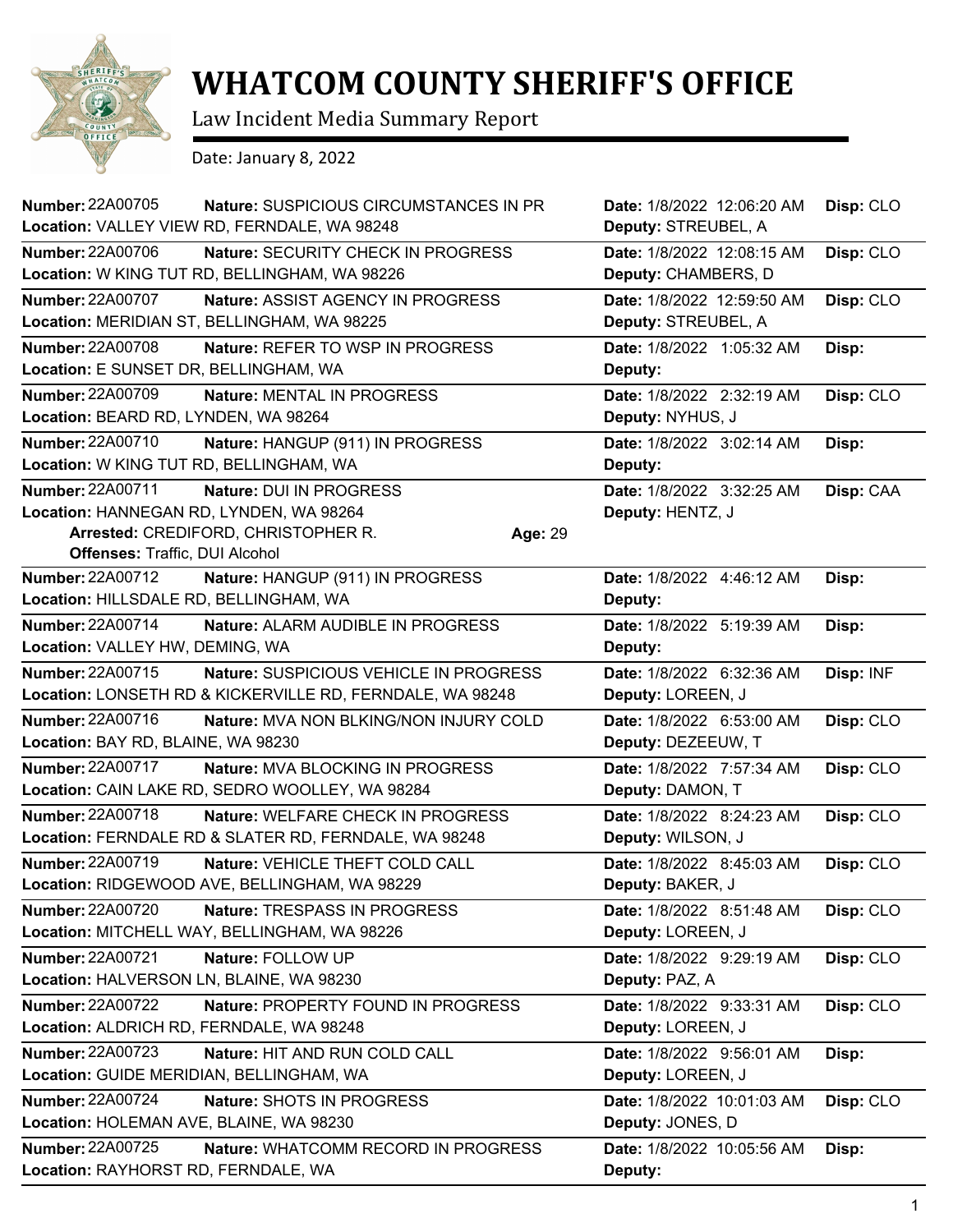| <b>Number: 22A00726</b> | Nature: DOMESTIC ORDER VIOL IN PROGRES   | Date: 1/8/2022 10:17:05 AM   Disp: CAA |  |
|-------------------------|------------------------------------------|----------------------------------------|--|
|                         | Location: NORTHWOOD RD, LYNDEN, WA 98264 | <b>Deputy: BROWN, E</b>                |  |

**Arrested:** MCPHERSON, MORGAN L. **Age:** 35

| <b>Offenses: Violation Court Order DV</b>                          |                            |           |
|--------------------------------------------------------------------|----------------------------|-----------|
| <b>Number: 22A00729</b><br>Nature: CHILD ABUSE COLD CALL           | Date: 1/8/2022 10:50:54 AM | Disp: CLO |
| Location: E POLE RD, LYNDEN, WA 98264                              | Deputy: BROWN, E           |           |
| <b>Number: 22A00730</b><br>Nature: DOMESTIC ORDER VIOL IN PROGRES  | Date: 1/8/2022 11:39:53 AM | Disp: CLO |
| Location: NORTHWOOD RD, LYNDEN, WA 98264                           | Deputy: BROWN, E           |           |
| <b>Number: 22A00731</b><br>Nature: LANDLORD TENANT DISPUTE COLD C  | Date: 1/8/2022 11:42:13 AM | Disp: CLO |
| Location: HARBORVIEW RD, BLAINE, WA 98230                          | Deputy: JONES, D           |           |
| Number: 22A00732<br><b>Nature: SERVE PAPERS IN PROGRESS</b>        | Date: 1/8/2022 11:54:11 AM | Disp: CLO |
| Location: BOUNDARY BAY RD, POINT ROBERTS, WA 98281                 | Deputy: LEACH, T           |           |
| <b>Number: 22A00733</b><br>Nature: WHATCOMM RECORD IN PROGRESS     | Date: 1/8/2022 12:04:35 PM | Disp:     |
| Location: SWEET RD, BLAINE, WA                                     | Deputy:                    |           |
| <b>Number: 22A00734</b><br><b>Nature: SERVE PAPERS IN PROGRESS</b> | Date: 1/8/2022 12:10:42 PM | Disp: CLO |
| Location: EVERGREEN WAY, POINT ROBERTS, WA 98281                   | Deputy: LEACH, T           |           |
| <b>Number: 22A00735</b><br>Nature: MVA NON BLKING/NON INJURY IN P  | Date: 1/8/2022 12:11:10 PM | Disp: CLO |
| Location: W AXTON RD & GUIDE MERIDIAN, BELLINGHAM, WA 98226        | Deputy: LOREEN, J          |           |
| <b>Number: 22A00736</b><br>Nature: DOMESTIC PHYSICAL COLD CALL     | Date: 1/8/2022 12:25:00 PM | Disp: CLO |
| Location: MT BAKER HWY, DEMING, WA 98244                           | Deputy: DOUGLAS, J         |           |
| Number: 22A00739<br>Nature: WHATCOMM RECORD IN PROGRESS            | Date: 1/8/2022 1:01:05 PM  | Disp:     |
| Location: QUINAULT RD, BLAINE, WA                                  | Deputy:                    |           |
| Number: 22A00740<br>Nature: WHATCOMM RECORD IN PROGRESS            | Date: 1/8/2022 1:02:56 PM  | Disp:     |
| Location: W 54TH LN, BELLINGHAM, WA                                | Deputy:                    |           |
| <b>Number: 22A00741</b><br>Nature: DEATH INVESTIGATION IN PROGRES  | Date: 1/8/2022 1:12:22 PM  | Disp: CLO |
| Location: OAK CT & SHAMROCK RD, MAPLE FALLS, WA 98266              | Deputy: WILSON, J          |           |
| <b>Number: 22A00742</b><br>Nature: BURGLARY COLD CALL              | Date: 1/8/2022 1:17:30 PM  | Disp: CLO |
| Location: PORTAL WAY, BLAINE, WA 98230                             | Deputy: DEZEEUW, T         |           |
| <b>Number: 22A00743</b><br>Nature: VEHICLE THEFT COLD CALL         | Date: 1/8/2022 1:19:51 PM  | Disp: ACT |
| Location: PACIFIC HWY, FERNDALE, WA 98248                          | Deputy: LOREEN, J          |           |
| <b>Number: 22A00744</b><br>Nature: THEFT COLD CALL                 | Date: 1/8/2022 1:33:54 PM  | Disp: CLO |
| Location: DOGWOOD WAY, POINT ROBERTS, WA 98281                     | Deputy: LEACH, T           |           |
| <b>Number: 22A00745</b><br>Nature: HANGUP (911) IN PROGRESS        | Date: 1/8/2022 1:42:00 PM  | Disp:     |
| Location: MITCHELL WA, BELLINGHAM, WA                              | Deputy:                    |           |
| <b>Number: 22A00748</b><br>Nature: ALARM AUDIBLE IN PROGRESS       | Date: 1/8/2022 2:23:23 PM  | Disp: CLO |
| Location: DISCOVERY HEIGHTS DR, BELLINGHAM, WA 98226               | Deputy: DAMON, T           |           |
| <b>Number: 22A00749</b><br>Nature: FOLLOW UP                       | Date: 1/8/2022 2:38:49 PM  | Disp:     |
| Location: GRAND AV, BELLINGHAM, WA                                 | Deputy: BAKER, J           |           |
| Number: 22A00750<br>Nature: ALARM PANIC IN PROGRESS                | Date: 1/8/2022 2:42:10 PM  | Disp: CLO |
| Location: SUMERSET WAY, SEDRO WOOLLEY, WA 98284                    | Deputy: DAMON, T           |           |
| Number: 22A00751<br>Nature: Not available.                         | Date: 1/8/2022 2:45:45 PM  | Disp:     |
| Location:                                                          | Deputy:                    |           |
| Number: 22A00753<br>Nature: DOMESTIC PHYSICAL IN PROGRESS          | Date: 1/8/2022 2:56:03 PM  | Disp: CLO |
| Location: HOLLY LN, MAPLE FALLS, WA 98266                          | Deputy: DOUGLAS, J         |           |
| Number: 22A00754<br>Nature: WELFARE CHECK IN PROGRESS              | Date: 1/8/2022 3:02:53 PM  | Disp:     |
| Location: CALIFORNIA TR, BLAINE, WA                                | Deputy:                    |           |
| <b>Number: 22A00755</b><br>Nature: ALARM AUDIBLE IN PROGRESS       | Date: 1/8/2022 3:16:44 PM  | Disp:     |
| Location: W HEMMI RD, BELLINGHAM, WA                               | Deputy:                    |           |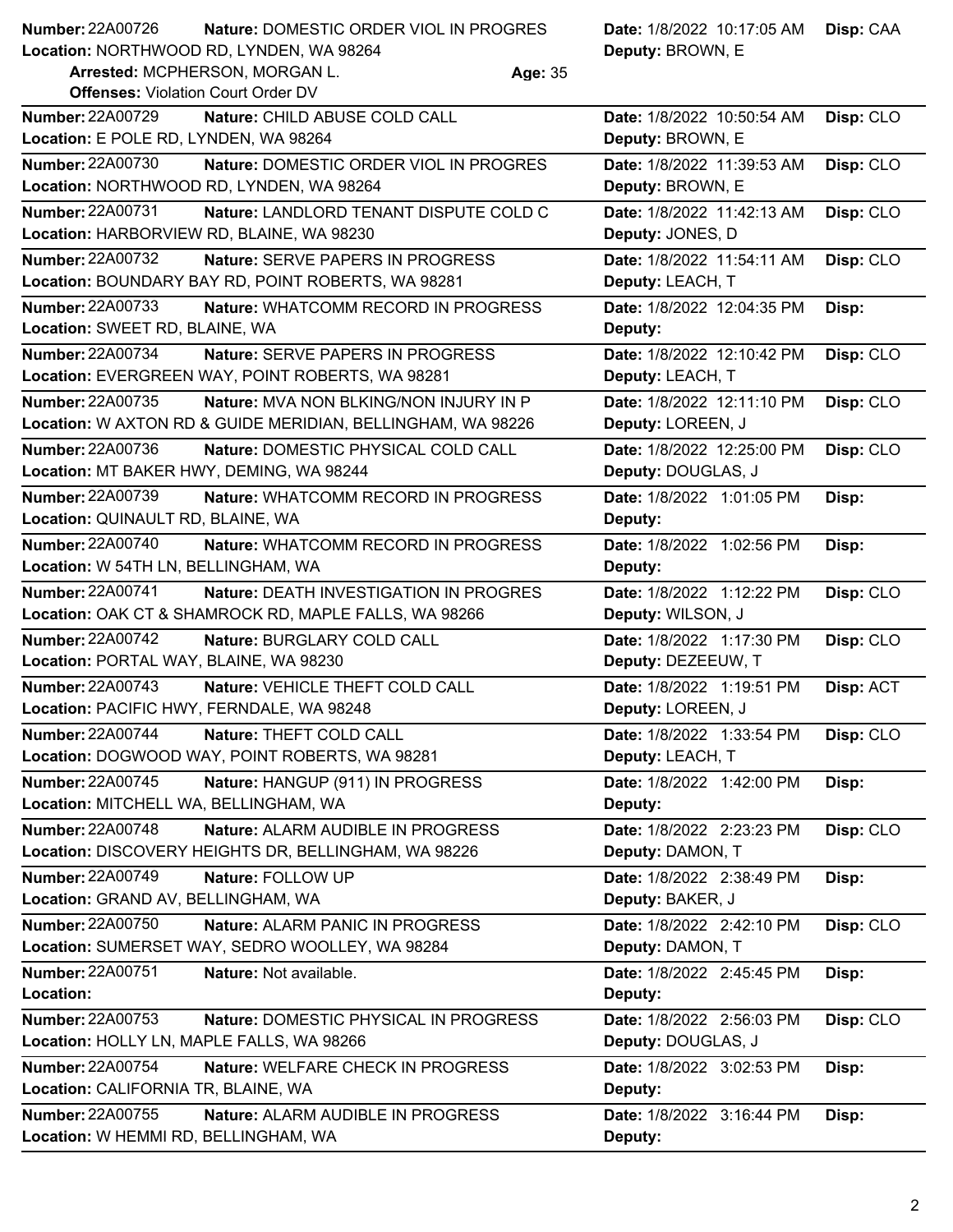| <b>Number: 22A00756</b>                | Nature: WELFARE CHECK IN PROGRESS                                   | Date: 1/8/2022 3:18:08 PM | Disp: CLO |
|----------------------------------------|---------------------------------------------------------------------|---------------------------|-----------|
|                                        | Location: BIRCH BAY LYNDEN RD BLDG 12, LYNDEN, WA 98264             | Deputy: INGERMANN, N      |           |
| <b>Number: 22A00758</b>                | Nature: SECURITY CHECK IN PROGRESS                                  | Date: 1/8/2022 3:20:35 PM | Disp: CLO |
|                                        | Location: CHESTNUT DR, MAPLE FALLS, WA 98266                        | Deputy: DOUGLAS, J        |           |
| <b>Number: 22A00760</b>                | Nature: REFER TO WSP IN PROGRESS                                    | Date: 1/8/2022 3:26:20 PM | Disp:     |
|                                        | Location: GRANDVIEW RD AT & MP 1, FERNDALE, WA                      | Deputy:                   |           |
| Number: 22A00761                       | Nature: VEHICLE PROWL COLD CALL                                     | Date: 1/8/2022 3:27:51 PM | Disp: CLO |
|                                        | Location: OLD SAMISH RD, BELLINGHAM, WA 98229                       | Deputy: CONLEE, Z         |           |
| Number: 22A00762                       | Nature: WELFARE CHECK IN PROGRESS                                   | Date: 1/8/2022 3:32:44 PM | Disp:     |
|                                        | Location: E SMITH RD & DINKEL RD, BELLINGHAM, WA                    | Deputy:                   |           |
| <b>Number: 22A00763</b>                | Nature: NOISE IN PROGRESS                                           | Date: 1/8/2022 3:32:45 PM | Disp:     |
| Location: KELLY RD, BELLINGHAM, WA     |                                                                     | Deputy:                   |           |
| Number: 22A00764                       | Nature: SUBJECT STOP                                                | Date: 1/8/2022 3:35:37 PM | Disp: CAA |
|                                        | Location: BENNETT DR, BELLINGHAM, WA 98225                          | Deputy: JAMES, J          |           |
| Arrested: MARSHALL, PHILLIP D.         | Age: 40                                                             |                           |           |
|                                        | Offenses: PC ARREST OTHER AGENCY, Warrant, Violation Court Order DV |                           |           |
| Number: 22A00765                       | Nature: TRAFFIC HAZARD IN PROGRESS                                  | Date: 1/8/2022 3:43:44 PM | Disp: CLO |
|                                        | Location: CENTRAL RD & ROBERTS RD, BELLINGHAM, WA 98226             | Deputy: CONLEE, Z         |           |
| <b>Number: 22A00766</b>                | <b>Nature: TRAFFIC HAZARD IN PROGRESS</b>                           | Date: 1/8/2022 3:50:06 PM | Disp:     |
|                                        | Location: LAWRENCE RD & SIPER RD, EVERSON, WA                       | Deputy: YORK, T           |           |
| Number: 22A00767                       | Nature: WHATCOMM RECORD IN PROGRESS                                 | Date: 1/8/2022 3:54:17 PM | Disp:     |
|                                        | Location: BIRCH BAY LYNDEN RD, CUSTER, WA                           | Deputy:                   |           |
| <b>Number: 22A00768</b>                | Nature: REFER TO WSP IN PROGRESS                                    | Date: 1/8/2022 4:07:08 PM | Disp:     |
| Location: MT BAKER HW, WA              |                                                                     | Deputy:                   |           |
| <b>Number: 22A00769</b>                | Nature: ASSIST CITIZEN IN PROGRESS                                  | Date: 1/8/2022 4:08:31 PM | Disp:     |
| Location: GRAND AV, BELLINGHAM, WA     |                                                                     | Deputy:                   |           |
| <b>Number: 22A00770</b>                | Nature: THEFT COLD CALL                                             | Date: 1/8/2022 4:20:30 PM | Disp:     |
| Location: JONNA DR, POINT ROBERTS, WA  |                                                                     | Deputy: LEACH, T          |           |
| <b>Number: 22A00771</b>                | Nature: REFER TO WSP IN PROGRESS                                    | Date: 1/8/2022 4:23:37 PM | Disp:     |
|                                        | Location: MT BAKER HW & GLACIER CREEK RD, WA                        | Deputy:                   |           |
| <b>Number: 22A00772</b>                | Nature: REFER TO WSP IN PROGRESS                                    | Date: 1/8/2022 4:33:41 PM | Disp: CLO |
| Location: E POLE RD, EVERSON, WA 98247 |                                                                     | Deputy: PAZ, A            |           |
| <b>Number: 22A00773</b>                | Nature: WHATCOMM RECORD IN PROGRESS                                 | Date: 1/8/2022 4:35:48 PM | Disp:     |
| Location: AXLE CT, FERNDALE, WA        |                                                                     | Deputy:                   |           |
| Number: 22A00774                       | Nature: REQUEST FOR LAW ENFORCEMENT                                 | Date: 1/8/2022 4:39:28 PM | Disp:     |
| Location: MT BAKER HW, DEMING, WA      |                                                                     | Deputy:                   |           |
| Number: 22A00775                       | Nature: REFER TO WSP IN PROGRESS                                    | Date: 1/8/2022 4:44:22 PM | Disp:     |
|                                        | Location: DEPOT RD & BADGER RD, LYNDEN, WA                          | Deputy:                   |           |
| <b>Number: 22A00776</b>                | Nature: VEHICLE PROWL COLD CALL                                     | Date: 1/8/2022 1:47:49 PM | Disp: CLO |
|                                        | Location: HAWTHORNE PL, MAPLE FALLS, WA 98266                       | Deputy: BOYD, M           |           |
| <b>Number: 22A00777</b>                | Nature: MENTAL IN PROGRESS                                          | Date: 1/8/2022 5:15:57 PM | Disp: CLO |
|                                        |                                                                     | Deputy: DOUGLAS, J        |           |
| <b>Number: 22A00778</b>                |                                                                     |                           |           |
|                                        | Location: E BADGER RD Unit 6, EVERSON, WA 98247                     |                           |           |
|                                        | Nature: TRAFFIC STOP                                                | Date: 1/8/2022 6:05:55 PM | Disp: CAA |
|                                        | Location: SLATER RD & RURAL AVE, FERNDALE, WA 98248                 | Deputy: JAMES, J          |           |
| Arrested: STARRY, ROBERT L.            | Age: 48<br><b>Offenses: No Valid Operators License</b>              |                           |           |
| <b>Number: 22A00779</b>                | Nature: MENTAL IN PROGRESS                                          | Date: 1/8/2022 6:48:24 PM |           |
|                                        | Location: BIRCH BAY LYNDEN RD SPC 261, BLAINE, WA 98230             | Deputy: INGERMANN, N      | Disp: CLO |
| <b>Number: 22A00781</b>                | Nature: REQUEST FOR LAW ENFORCEMENT                                 | Date: 1/8/2022 7:42:27 PM |           |
|                                        | Location: BIRCH BAY LYNDEN RD, CUSTER, WA 98240                     | Deputy: INGERMANN, N      | Disp: CLO |